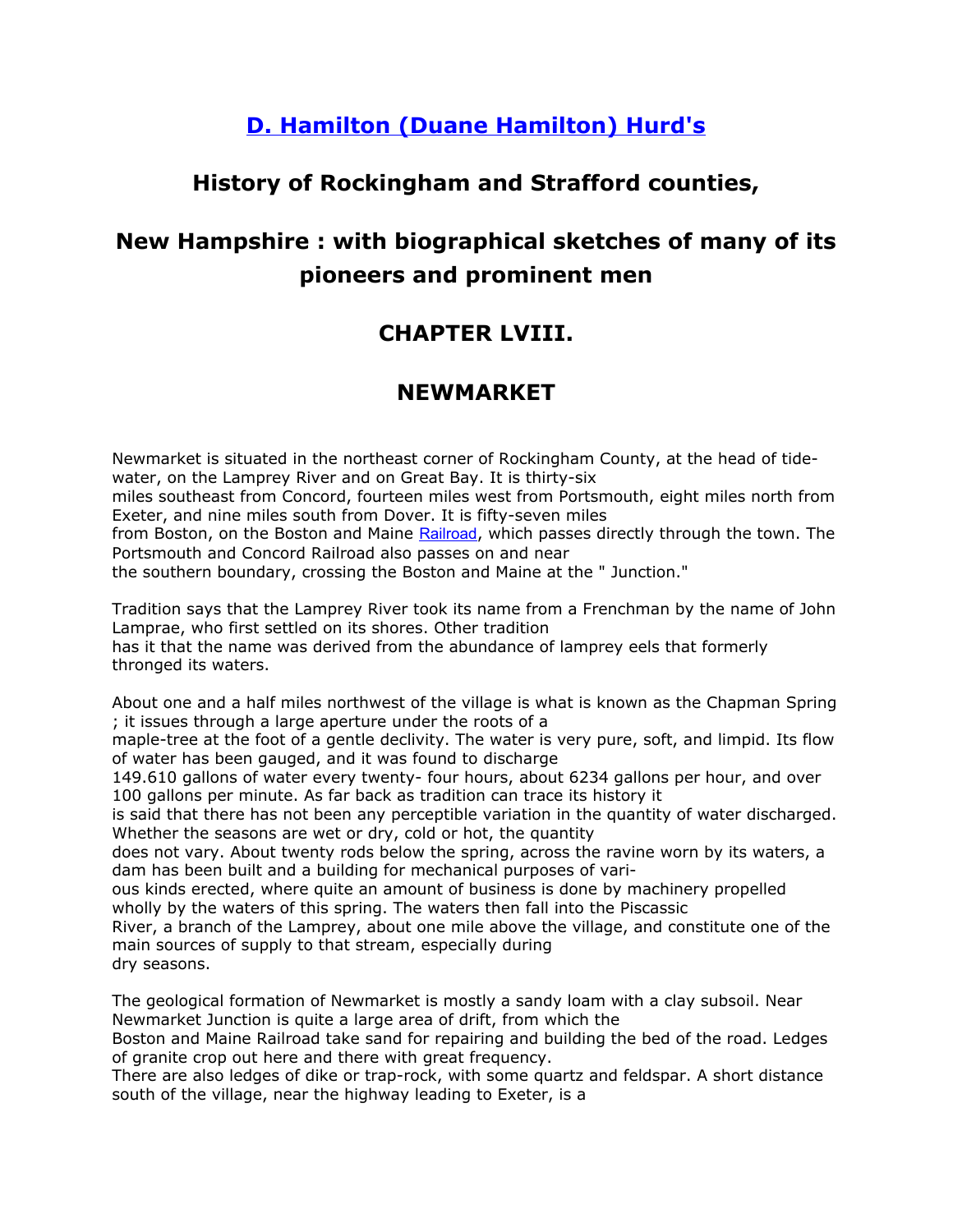granite formation known here as Great Hill. In a seam or vein of quartz faced with trap-rock running through this hill gold and silver and other ores have

been found ; but it has not yet been explored to sufficient depth to determine whether they exist in paying quantities.

What is now Newmarket and South Newmarket was formerly, and down to the year 1737, a part of Exeter, and its history prior to that date belongs to the annals of the latter town. Newmarket has no official records extending back further than the year 1784. These records, prior to that date, were seven years since destroyed by fire.

Prior to the incorporation of Newmarket as a separate town, Exeter extended to the line of Dover, which latter town included Medbury and Durham.

For many years quite a controversy existed between Dover and Exeter as to where the boundary line between the two was or should be located, Exeter claim-

ing that the line was the Oyster (now Durham) River, while Dover claimed that the Lamprey River was the dividing line. Finally, about the year 1868, a com-

mittee was appointed to settle the question of the boundary, which they decided to be Lamprey River.

There is now no means of determining who erected the first house or commenced the first settlement here. The most that can now be ascertained is that at an

early date, probably about the time of the settlements at Exeter, Dover, and Durham, a small settlement was made here. The principal business of the set-

tlers at that time was fishing, and the name may have been derived from the fact that a new marhet was opened for the sale and purchase of fish. Afterwards

a saw-mill, grist-mill, and carding-mill were erected, and the place became quite a lumber mart. Much ship timber was cut and carried from here, and at one

time, for quite a period, a large ship-yard was in active operation, and ships of the capacity of five hundred tons were built here and floated to Portsmouth, where

they were rigged and put in order for sea.

Seven vessels, some of them quite large for those times, have been on the stocks here in process of building at one time, and twenty-one of all kinds

have been built here in a single year. Ship-building was also carried on at Newfields village (then a part of Newmarket, now South Newmarket) by Zechuriah

Beals, Dudley Watson, George [Hilton](http://www.ebooksread.com/authors-eng/d-hamilton-duane-hamilton-hurd/history-of-rockingham-and-strafford-counties-new-hampshire--with-biographical--dru/page-98-history-of-rockingham-and-strafford-counties-new-hampshire--with-biographical--dru.shtml), and others, and lumber and shooks were shipped there direct from the [West](http://www.ebooksread.com/authors-eng/d-hamilton-duane-hamilton-hurd/history-of-rockingham-and-strafford-counties-new-hampshire--with-biographical--dru/page-98-history-of-rockingham-and-strafford-counties-new-hampshire--with-biographical--dru.shtml) [Indies](http://www.ebooksread.com/authors-eng/d-hamilton-duane-hamilton-hurd/history-of-rockingham-and-strafford-counties-new-hampshire--with-biographical--dru/page-98-history-of-rockingham-and-strafford-counties-new-hampshire--with-biographical--dru.shtml).

The first official reference we have been able to find to the site and organization of this town is in the proceedings of the Provincial Legislature, and in the

legal proceedings, as found in the records of the courts, for fixing the boundary between Exeter and Dover.

In 1668 one Edward Colcord testifies that the northerly bounds of Exeter, mentioned in an agreement made with We-han-now-now-it, the chief saga-

more of the Indians located here, was the westerly part of Oyster River, about four miles northerly beyond Lainperiele River. This (Oyster) river is sev-

eral times mentioned as the boundary between Exeter and Dover, Exeter claiming to own a strip of land northerly of the river. Like many early names of

localities, rivers, and mountains, we find the name of this river spelled in various ways, as Lamperiele, Lampreele, Lampreel, Lampe'ill, and Lamprele. It was

claimed to be six miles from Exeter, and six miles from Dover. It is, in fact, about eight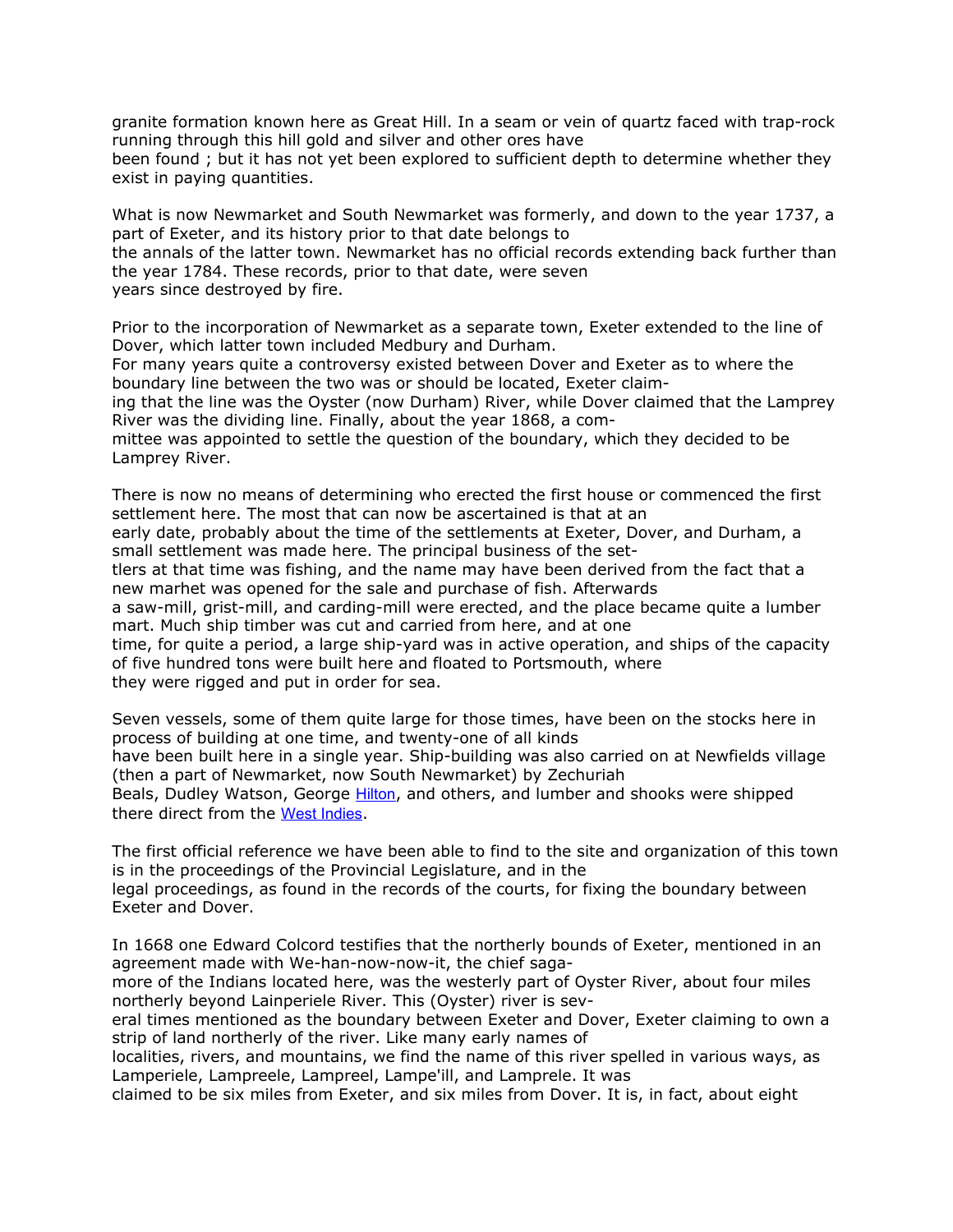miles from Exeter and about nine from Dover.

In 1652 one H. Nutter makes a deposition that in the year 1636 the land about Lamprill River was in possession of the inhabitants of Dover, on both sides the river, both for fishing and planting and felling timber. One William Furber also testifies to the same. John Baker testifies that he was one of a committee to fix the bounds between Exeter and Dover, and that Lamprey River was the bounds. Here we find the name of this river spelled Lamprey for the first time.

In 1719 a committee was appointed to renew the line of a tract of land granted by Massachusetts to Portsmouth, and that two miles were added to the six miles before granted ; which two miles to be appropriated to the encouragement of the iron-works building at Lamprill River, for cole, wood, etc., and for settling people thereon, to be imported for that service, and settled in such, order as a committee appointed for that purpose shall direct, and that Mark Hunking, Geo. Jaffry, and Richard Waldrou, Esqs., and Col. James Davis, Capt. Timothy Gerrish, and Capt. Samuel Tibbetts be the committee for laying out and building said land, and that Samuel Penhallow, Esq., be added for directing the settlement.

The next mention we find of thi» river and settlement is also in connection with the line between Dover and Exeter, in the same year. It is therein provided that those holding the eldest grants of land shall be good to them that have them, always excepting highways and such land sufficient to mills or works set up on Lamprile River.

The next mention found of this place is that a petition was presented to the Legislature, praying for the erection or establishment of a parish in the north part of Exeter. Upon this petition the following action was had :

In Council, Dec. 14, 1727, it was ordered that the prayer of the petitioners be granted, and that the petitioners have leave to bring in a bill accordingly, and that the name of the parish be Newmarket. In the House of Representatives the same day, "' Read and concurred."

In the proceedings of the Provincial Legislature, Aug. 18, 1737, it was voted that Newmarket have liberty to bring in a bill, and to have the privilege of choosing their town officers as other towns have. Newmarket, then, seems to have been formed into a parish in 1727, and in 1787, ten years later, given town privileges, or incorporated as a town.

Prior to June 27, 1849, what is now the town of South Newmarket constituted a part of Newmarket. At that time South Newmarket was set off and incorporated into a separate town. Before this the village here was called " Lamprey River,"

and the village now in South Newmarket was called " Newfields,"

the Concord and Portsmouth Railroad at Newmarket Junction being at that point, on or near the line of separation. Newmarket remained as then constituted

till June, 1870, when a portion of Durham was annexed to and became a part of this town. By this annexation the population of Newmarket was in-

creased to about 2300, being, by the census of 1870, 1987. In 1880 the census gives us a population of 2369, which has since increased, so that at this date (1882) we have a population of rising 2500.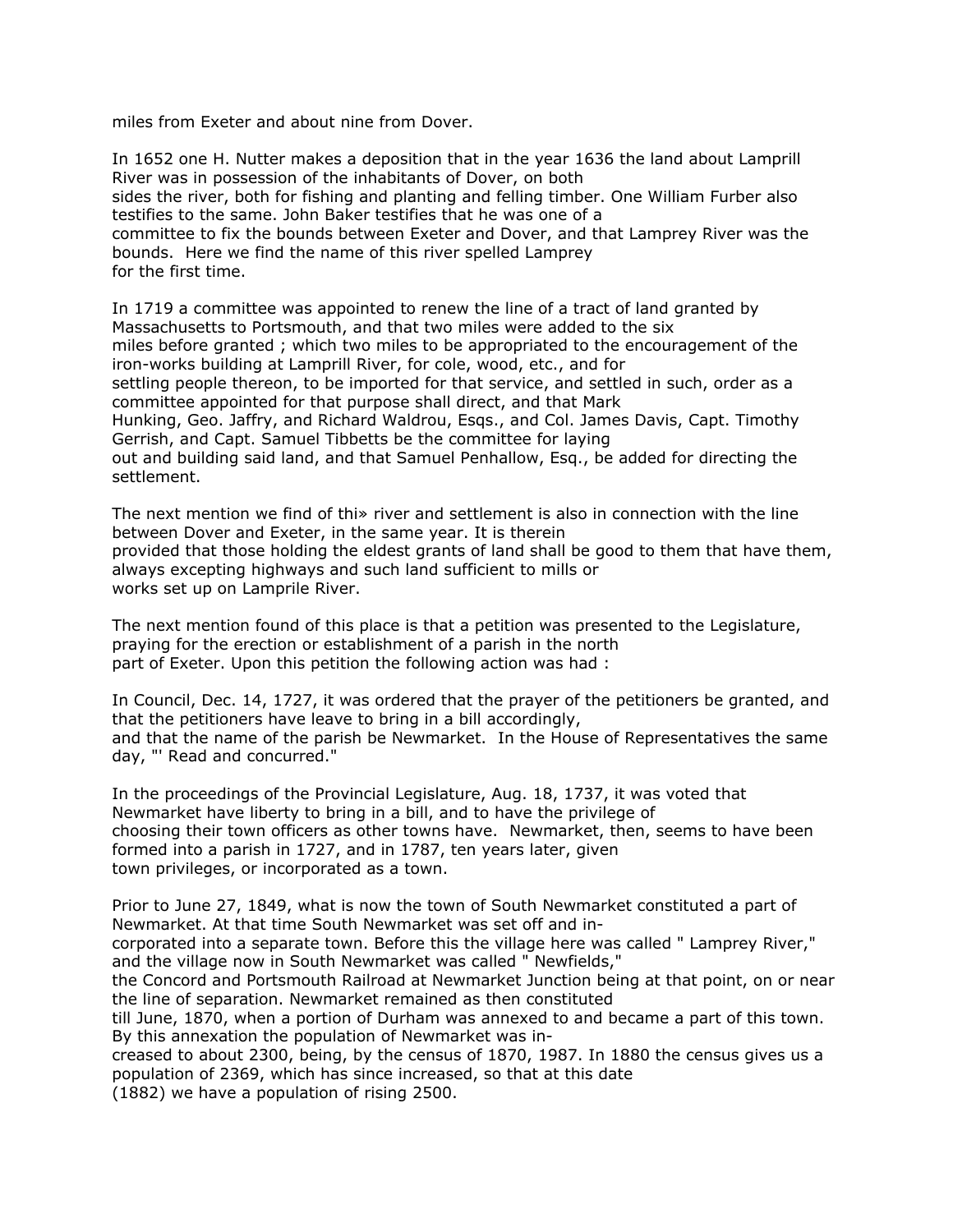At one time Newmarket was the sixth town in the State in population, and is now the third in Rockingham. County; but by the settlement and growth of

such places as [Manchester](http://www.ebooksread.com/authors-eng/d-hamilton-duane-hamilton-hurd/history-of-rockingham-and-strafford-counties-new-hampshire--with-biographical--dru/page-98-history-of-rockingham-and-strafford-counties-new-hampshire--with-biographical--dru.shtml), Peterborough, Keene, Rochester, Somersworth, Milford, Nashua, and others, and the cutting off of South Newmarket, notwith-

standing the annexation of a portion of Durham, it has proportionally fallen behind, so that it now ranks as about the fifteenth in the State.

#### Manufactures

As before stated, the principal business of the town in its early days was fishing, lumbering, and ship-building.

In 1822 the Newmarket Manufacturing Company was incorporated, and the building of No. 1 mill was commenced the next year, and completed in 1824. This mill had

2560 spindles. No. 2 was built in 1825, and had 4096 spindles. No. .5 was built in 1827, and the machinery put in two years afterwards. This mill had 1034

spindles. In 1832 the company ran 13,824 spindles in the whole. No. 2 was destroyed by fire the 1st of September, 1857, and rebuilt the next year. No.

4 was completed in 1869. After the erection of this mill the company ran 39,000 spindles, 906 looms, employed 500 operatives, and turned out about

160,000 yards of different kinds of cotton cloth per week. These mills are all built of stone, the three first of large blocks of granite, and the

fourth of a kind of trap-rock or slate. In 1881 a fifth mill was built. This is built of brick, is 363 feet long, 94 feet wide, and two stories high, with a tower and

basement. This mill is used for weaving. The company now run 55,000 spindles, turn out 300,000 yards of cloth per week, employ 700 operatives, and their

monthly pay-roll amounts, on an average, to about \$17,000. The amount of invested capital is about §1,500,000.

Hon. Daniel M. Durell was the first president of the company. The agents have been, first, Stephen Hanson ; he was succeeded by Stephen A. Chase, and

he by Benjamin Wheatland ; after him came John Webster, who was succeeded by George W. Frost. Mr. Frost held the office of agent about thirty years,

and down to July 1, 1879, when he died very suddenly while bathing. He was succeeded by Ambrose J. Nichols, who still fills that position. The company

is in a flourishing condition of prosperity, and under his prudent and careful management is paying the stockholders fair dividends.

In 1862, Lafayette Hall erected a machine-shop nearly a mile out of the village, on the Packer's Falls road. The water of the Piscassic River furnishes

most of the motive-power for the machinery in this shop. When the water falls short he has steam power to supply the demand. The first mill or shop

was built in 1862. In 1876 this shop and machinery was destroyed by fire. This was immediately rebuilt, and again burned to the ground in 1877. With char-

acteristic energy, Mr. Hall again rebuilt, and is now doing a successful business. He uses here from six hundred to eight hundred tons of iron in a year.

This is manufactured into bolts, nuts, washers, screws, railroad furnishings, etc. He employs on an average about fifteen men, and pays out for help some

five thousand dollars annually. Quite a little village has grown up here, which has taken the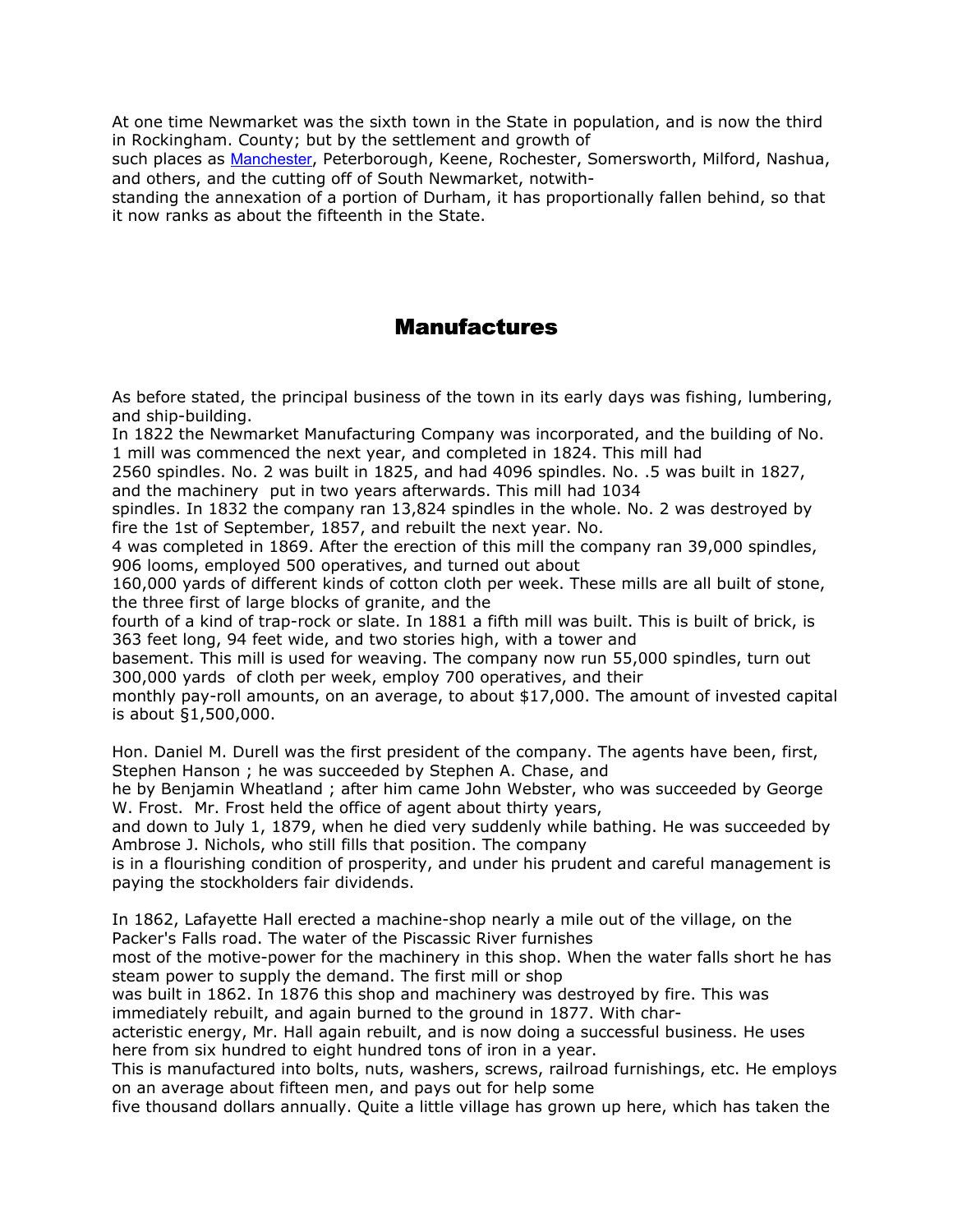name of Hallsville.

### **Churches and Religious History**

A meeting-house had been erected a few rods north of where the [hotel](http://www.ebooksread.com/authors-eng/d-hamilton-duane-hamilton-hurd/history-of-rockingham-and-strafford-counties-new-hampshire--with-biographical--dru/page-98-history-of-rockingham-and-strafford-counties-new-hampshire--with-biographical--dru.shtml) now stands at the " Junction." The minister was supported by public taxation. The first preacher settled here was Rev. John Moody in 1730, who died in 1778, having supplied the pulpit forty eight years, the last five years of which he seems to have been assisted by Rev. Nathaniel Ervin, who was settled in 1773. and dismissed in 1797, and who died in 1806. Rev. Samuel Tombs, as colleague of Mr. Ervin, was settled in 1792, and dismissed in 1797. Rev. S. M. Natell was employed to supply the pulpit six months in 1798.

In 1799, Rev. James Thurston was settled over this church, and dismissed about the year 1808. He was the last minister settled by the town and church. This was then called the Established Church, but was classed as Congregational.

There seems here to have been a kind of religious hiatus of about twenty years, during which the church must probably have employed a

preacher without the aid of the town or public support. For some little time prior to 1828 the Congregationalists held their meetings in the Newmarket

Manufacturing Company's wooden warehouse, the same building that now stands on or near the wharf in their yards. The first sermon was preached there

by the Rev. John P. Cleaveland, and the first Sabbath-school in town was organized there.

May 22, 1828, Rev. David Sanford was installed pastor of this church. Immediately thereafter the society took measures to build a meeting-house, which was dedicated December 20th the same year. Rev. Mr. Cleaveland, who had preached the first sermon in the old warehouse, preached the dedicatory sermon here from the text (Neh. ii. 18), "So they strengthened their hands for the good work." This is the same house where the society now worships.

Mr. Sanford continued their pastor till June 22, 1830, a period of a little over two years, when he was dismissed. He was succeeded by Rev. Ossimus Tin-

ker, who was ordained and installed Dec. 8, 1830, and dismissed Oct. 29, 1833, remaining" with the church a little less than three years. He was suc-

ceeded by the Rev. Constantine Blodgett, who was installed Dec. 2, 1834, and dismissed June 15, 1836.

Following him was the Rev. J. Gunnison, who was installed Feb. 22, 1837, and preached till October 9th the same year, a period of about eight months. Rev.

T. T. [Richmond](http://www.ebooksread.com/authors-eng/d-hamilton-duane-hamilton-hurd/history-of-rockingham-and-strafford-counties-new-hampshire--with-biographical--dru/page-98-history-of-rockingham-and-strafford-counties-new-hampshire--with-biographical--dru.shtml) was acting pastor of said church from 1838 to 1842, a period of about four years.

Rev. S. S. N. Greeley was installed as pastor Dec. 15, 1842, and dismissed Feb. 23, 1847. Rev. C. Chamberlin was acting pastor one year, from 1847 to

1848. He was succeeded by Rev. E. C. Coggswell, who acted as pastor from 1848 to 1854, about six years. After him the Rev. James Palmer acted as

pastor from 1855 to 1858. Rev. Elias Chapman followed him as [acting](http://www.ebooksread.com/authors-eng/d-hamilton-duane-hamilton-hurd/history-of-rockingham-and-strafford-counties-new-hampshire--with-biographical--dru/page-99-history-of-rockingham-and-strafford-counties-new-hampshire--with-biographical--dru.shtml) pastor from 1859 to 1862, about three years. In 1862, May 21st, Rev. George D.

Blodgett was installed pastor of this church, and was dismissed October 1st the same year.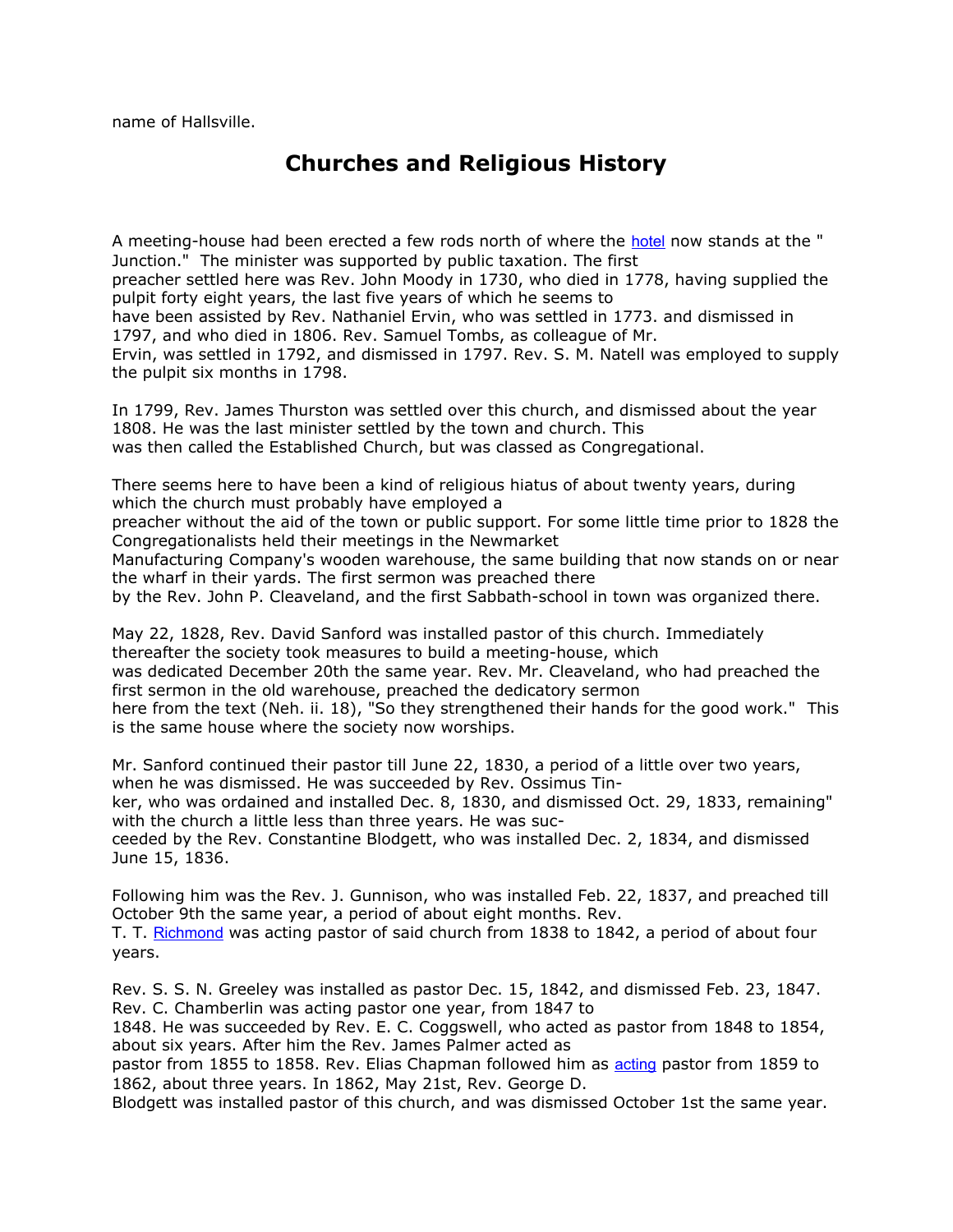Then Rev. S. D. Bowker was acting pastor from 1863 to 1864, a period of about one year.

The next year, 1865, Rev. Isaac C. White became acting pastor of said church, and has ever since to the present time acceptably filled that position, a period now of about seventeen years, about three times as long as any one of his predecessors. Under his ministrations the church has prospered, increased in numbers, and been strengthened. He is an able, prudent, and discreet man, much beloved and respected, and has filled his position with honor to himself and benefit to the church and to the community.

A Methodist Episcopal Church.— was organized in this town in 1827, and a meeting-house built the same year. The Rev. Samuel Kelly was their. first preacher, and ministered to this church during the years 1828 and 1829. He was succeeded by Rev. Ezra Sprague, who remained only one year, 1830. Rev. Ezekiel Stickney followed him and remained two years, 1832 and 1833. Rev. William Hatch was their preacher one year, 1834. He wiis succeeded by Rev. James M. Fuller, who remained during the years 1835 and 1836. Rev. James M. Marey ministered to this church for the years 1837 and 1838; Rev. Elisha Scott for the year 1839, and Rev. Silas Greene for the year 1840. After him came Rev. William Hatch for the second time, who remained during the years 1841 and 1842. He was succeeded by Rev. Samuel Kelley, who also came for the second time, and remained during the years 1843 and 1844. He was followed by Rev. Lorenzo D. Burrows, who remained during the years 1845 and 1846. Then came Rev. James Pike, who labored with the church during the years 1847 and 1848. Rev. James Thurston succeeded him, and ministered to the church only one year, 1849.

Rev. Henry H. Hartwell preached here in the years 1850 and 1851. Then came Rev. Newell Culscer, who officiated in the years 1852 and 1853. He was suc-

ceeded by Rev. Charles R. Harding for the years 1854 and 1855. He was succeeded by Rev. Cadford M. Dinsmore, who officiated for the years 1856. 1857, and

1858. Next came Rev. Samuel Beedle, who remained only one year, 1859. In 1860 and 1861 the church was presided over by Rev. William H. Jones. He

was followed by Rev. Robert Stubbs, who remained only one year, 1862. Then followed Rev. John L. Trefren, who preached two years, 1863 and 1864.

Next came Rev. George W. H. Clarke, who remained one year, 1865. After him came Rev. Henry P. Copp, who was here two years, 1866 and

1867. In 1868 and 1869 the church was presided over by Rev. 0. H. Call. In 1870, Rev. Thomas L. Flood came here as pastor, and remained two years.

Under his administration the old meeting-house was abandoned and sold, and the new one now occupied by the society on Main Street was built at an expense of about twenty-five thousand dollars.

Mr. Flood was succeeded by Rev. Elijah R. Wilkins, who remained only one year, 1872. Then followed Rev. Orange W. Scott, who remained two years, 1873 and 1874. He was succeeded by Rev. George J. Judkins, who remained two years, 1875 and 1876. He was followed by Rev. Henry Dorr in the years 1877 and 1878. Next after him came Messrs. T. Cilley, who ministered to the church in the years 1879 and 1880. Then followed Rev. Charles B. Pitblado, who came here in 1881, and is still preaching in this church in his second year, 1882.

And, what is a remarkable fact, these preachers, a short time since, were all still living with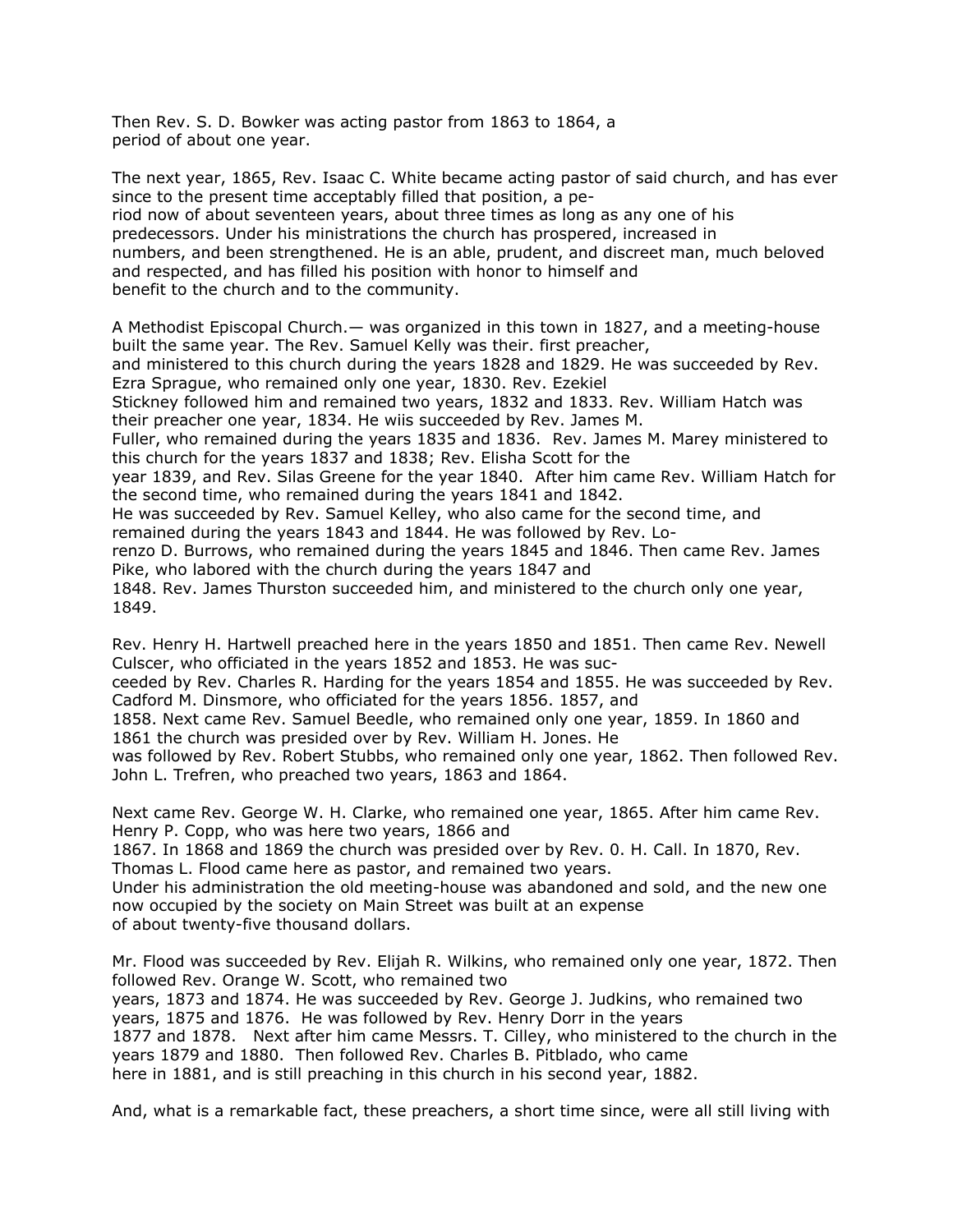two exceptions, and these have quite recently died. These exceptions were the Revs. Greene and Stickney.

In 1827 the Free-Will Baptists built a meetinghouse a little west of the village, near where the dwelling-house of George K. Leavitt now stands. In this the Rev. John Osborne preached for a .short time. He was not a Free-Will Baptist, but belonged to the Christian Baptist order. He was followed by Rev. Daniel P. Cilley, the first Free-Will Baptist minister settled here. The present Free-Will Baptist meetinghouse in the village was erected in 1836. In this Cilley also preached a number of years. He was succeeded by Rev. Elias Hutchins. Their next minister was Rev. Sidney Frost.

After him came Rev. Maxy W. Burlingame, and he was succeeded by Rev. Allen Eastman, who was followed by Rev. Levi B. Tasker, and he by Rev.

Willet Vary, and after him came Rev. A. J. Davis. Then they employed Rev. Edwin Marison, who was succeeded by Sullivan Cicero Kimball. After him

Rev. John A. Lowell ministered to this church. He was succeeded by Rev. DeWitt C. Durgin, who was followed by Rev. J. H. Durkee.

Then followed Rev. John Malvern, and after him came Rev. David A. Adams, and next Rev. B. F. Jefferson, who is still preaching for this church.

A few years since the Roman Catholics organized a society here, and at first purchased and occupied a building previously used as a carpenter's shop, near

the depot, the same now occupied by Thomas and John Griffin as a dwelling-house. The Rev. Father Walsh was their first pastor. During his ministra-

tion the stone house on " Zion's Hill," formerly occupied by the Universalists, and later by the Unitarians under the ministration of the Rev. Mr. Damon,

was purchased and is now occupied by them. Father Walsh was succeeded by Rev. Father Charles Egan, and he by Rev. Father Lewis. Then Rev. Father

McDonald ministered to this church, and he was succeeded by Rev. Father C. W. Calligan, and he by the present pastor. Rev. Father Dennis Ryan.

These churches are now all in a healthy, flourishing condition.

#### **Banks**

Newmarket Bank was first incorporated A.D. 1855, capital eighty thousand dollars. In A.D. 1865 it was changed to Newmarket National Bank,

with the same capital, and still continues as such. The presidents of the bank have been Z. Dow Creighton, Joseph S. Lawrence, William B. Small,

and Joseph C. Burley, who now holds that office. At its first organization Samuel A. Haley was elected cashier, and has held the position continuously to the present time.

Newmarket Savings-Bank was incorporated A.D. 1832. Henry C. Weatherby was its first treasurer. Then James M. Chapman held that office. He was succeeded by David Murray, who held the office till his failing health and advanced age compelled him to resign, and Samuel A. Haley was chosen to the position, which he now holds.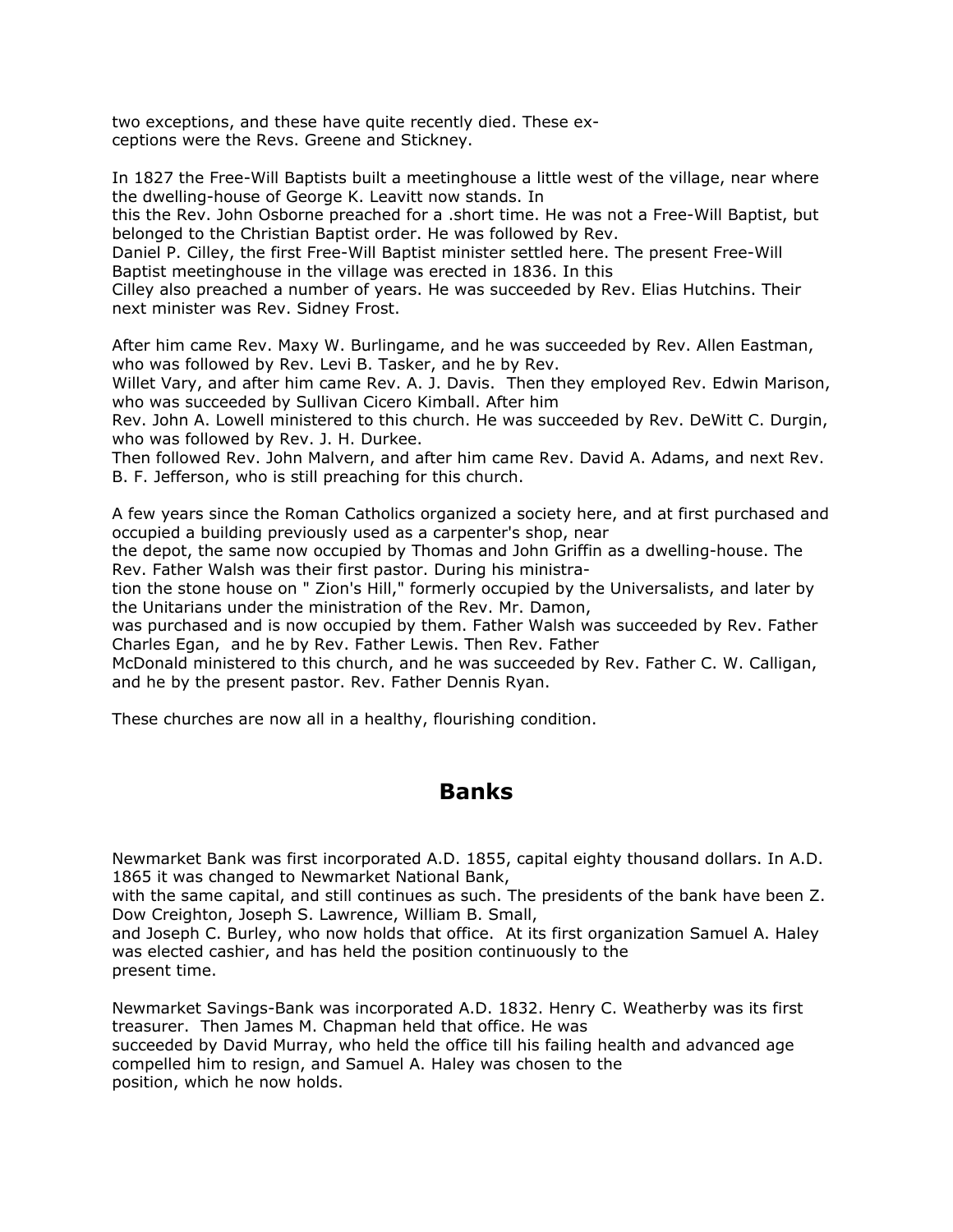The first president was George W. Kittridge, who held the office till his health was so impaired he had to resign its duties, and William B. Small was elected to fill the place, which position he held to the time of his death. After his demise Napoleon B. Treadwell was chosen to the position, and now holds the office. The deposits now amount to rising one hundred thousand dollars.

Both of these banks are in a sound, healthy, and flourishing condition, and doing a profitable business.

# **Biographical**

Among those who have been prominent business men in this town and held important public positions are the following:

**George W. Kittridge** was born in Epping, N. H., Jan. 31, 1805. He fitted for college at Phillips' [Exeter](http://www.ebooksread.com/authors-eng/d-hamilton-duane-hamilton-hurd/history-of-rockingham-and-strafford-counties-new-hampshire--with-biographical--dru/page-99-history-of-rockingham-and-strafford-counties-new-hampshire--with-biographical--dru.shtml) Academy, and entered the medical class at Cambridge, Mass. In 1825 he settled in Newmarket as a physician, and continued in active practice till about two years before his death, when his failing health compelled him to retire from business. He represented this town in the Legislature in 1835, 1847, 1848, and 1862. In the last year he was elected Speaker of the House of Representatives. He represented this district in the Fifty-third and Fifty-fourth Congresses. For over twenty years he was a director of the **[Boston](http://www.ebooksread.com/authors-eng/d-hamilton-duane-hamilton-hurd/history-of-rockingham-and-strafford-counties-new-hampshire--with-biographical--dru/page-99-history-of-rockingham-and-strafford-counties-new-hampshire--with-biographical--dru.shtml)** and Maine Railroad, and was president of the Newmarket Savings-Bank for over forty years. His father, Dr. Kittridge, of Epping, had eight sons, all of whom became physicians. He (George W.) died in Newmarket, March 5, 1880, aged seventy-five years. The doctor never was married. He left an estate valued at about forty thousand dollars.

**David Murray** was born Oct. 5, 1796. His educational advantages in his school-boy days were quite limited, yet by reading and study in later life he came to be a well-informed business man, and held many positions of public trust. Commencing in 1829, Mr. Murray probably had charge of the settlement of more estates and other business in the Probate Court up to the time of his decease than any other man in the county. He was three years a member of the Legislature, eleven years selectman, six years town treasurer, and three years register of deeds for Rockingham County, and a justice of the peace from 1827 to the time of his death. For fifty years he held some one or more minor offices. He was notary public thirty-three years and treasurer of the Newmarket Savings-Bank about twenty years. For about thirty-five years he prosecuted claims against the government for soldiers' bounties, land warrants, and pensions, and was for many years an agent for several reliable leading fire insurance companies, among which were the Etna, Home, People, Howard, and Rockingham Companies. He died Jan. 16, 1879, aged eighty-two years,— that " noblest work of God," an " honest man."

**Abner P. Stinson** some years ago kept a [hotel](http://www.ebooksread.com/authors-eng/d-hamilton-duane-hamilton-hurd/history-of-rockingham-and-strafford-counties-new-hampshire--with-biographical--dru/page-99-history-of-rockingham-and-strafford-counties-new-hampshire--with-biographical--dru.shtml) near the "Junction," which was a noted [resort](http://www.ebooksread.com/authors-eng/d-hamilton-duane-hamilton-hurd/history-of-rockingham-and-strafford-counties-new-hampshire--with-biographical--dru/page-99-history-of-rockingham-and-strafford-counties-new-hampshire--with-biographical--dru.shtml) for politicians in those days. He was a man of considerable influence in the old (Jeffersonian) Republican party, and was at one time warden of the New Hampshire State prison. He afterwards emigrated to some place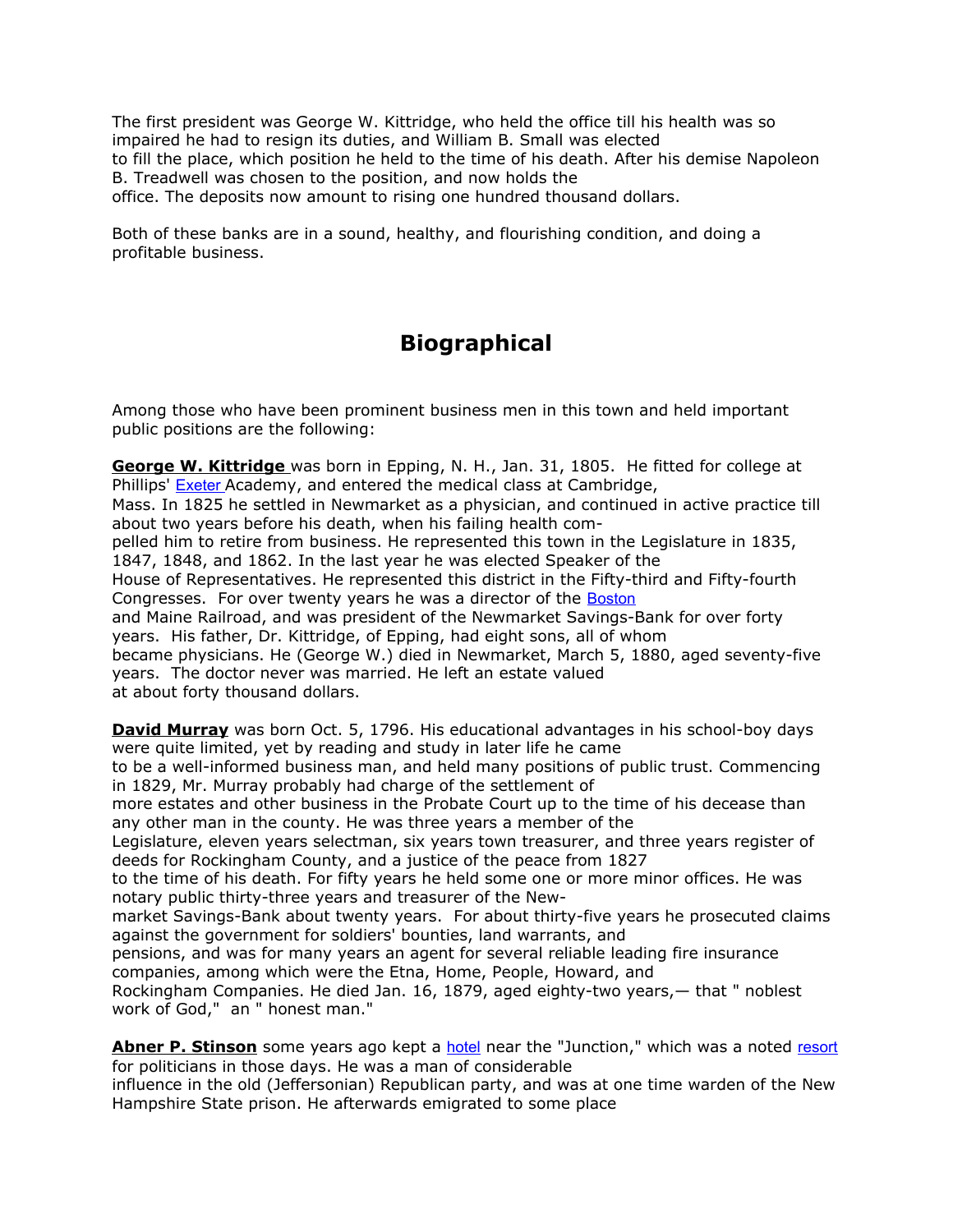in the West, where he died, an old man, in 1871. This hotel was afterwards kept for many years by Joseph Langley, Esq.

Prior to the incorporation of the Newmarket Bank in 1855, **Samuel A. Haley** and his brother **Benjamin F.** were engaged here in trade and the manufacture of clothing quite extensively, under the firm-name of S. A. & B. F. Haley. Some years after, S. A. Haley was employed as cashier of the bank. They dissolved the partnership, and Benjamin F. carried on the business alone, greatly increasing the business, employing about five hundred hands, male and female. He has quite recently made another change, selling out most of his retail trade, and gone extensively into the manufacture of clothing, not only for the Boston and New York wholesale traders and jobbers, but sells many goods West and South. Besides his large manufactory here, he has also another at Dover. In addition to these he also has a custom clothing department and has been extensively engaged in the manufecture of military and band uniforms.

**John S. Bennett** commenced the tin and hardware business in Newmarket in 1843. In 1860 his brother **Edwin** entered into partnership with him, under the firm-name of J. S. & E. Bennett. The business was enlarged, and included coal, wood, and lumber, in which they dealt quite extensively. They employed from forty to fifty men at one period, and did an annual business of about one hundred thousand dollars. In 1873 they sold out here, and bought a two-thirds interest in the Merrimac Foundry in Lawrence, Mass. John S. died in Lawrence in 1876. He was an active, energetic business man, and the town was enlivened and made progressive by his business associations. Edwin still lives in Newmarket, but is not in business at present.

**Hon. William B. Small** was born in Lewiston, Me., May 17, 1817. He was educated at Phillips' Exeter Academy, and taught school in Exeter. He read law in the office of Bell & Tuck, in Exeter. He came to Newmarket in 1846 or 1847, and commenced practice here. By studious application and faithfulness in all his duties he soon took a front rank in the profession, and had a large and successful practice. He represented the town in the Legislature, and was chosen State Senator from tliis district. He was a member of Congress in 1874-75. He died April 7, 1878, aged sixty-one years, lionored, respected, and mourned bv a large circle of friends.

**James B. Creighton** commenced business in Newmarket with **Gardner Towle**, under the firm-name of Towle & Creighton, and afterwards in company with his son, **Z. Dow Creighton,** as J. B. Creighton & Son. He represented the town in the lower branch of the Legislature several years, and was a member of the State Senate in 1836. He afterwards retired to his farm, and is still living at the advanced age of ninety- two years, highly respected.

**James M. Chapman** was a lawyer of some local repute, was two year.s treasurer of the savings-bank. He was an active politician, represented the town in the State Legislature, and iilled at some time almost all the town offices. Under Pierce's administration he was postmaster here in the village.

**Arthur Brauscombe** was engaged in privateering in 1812 ; after the war closed came to Newmarket, and for many years was engaged in trade here. He was a man widely known and much respected. He represented the town in the Legislature many years. He died some twenty-seven years ago.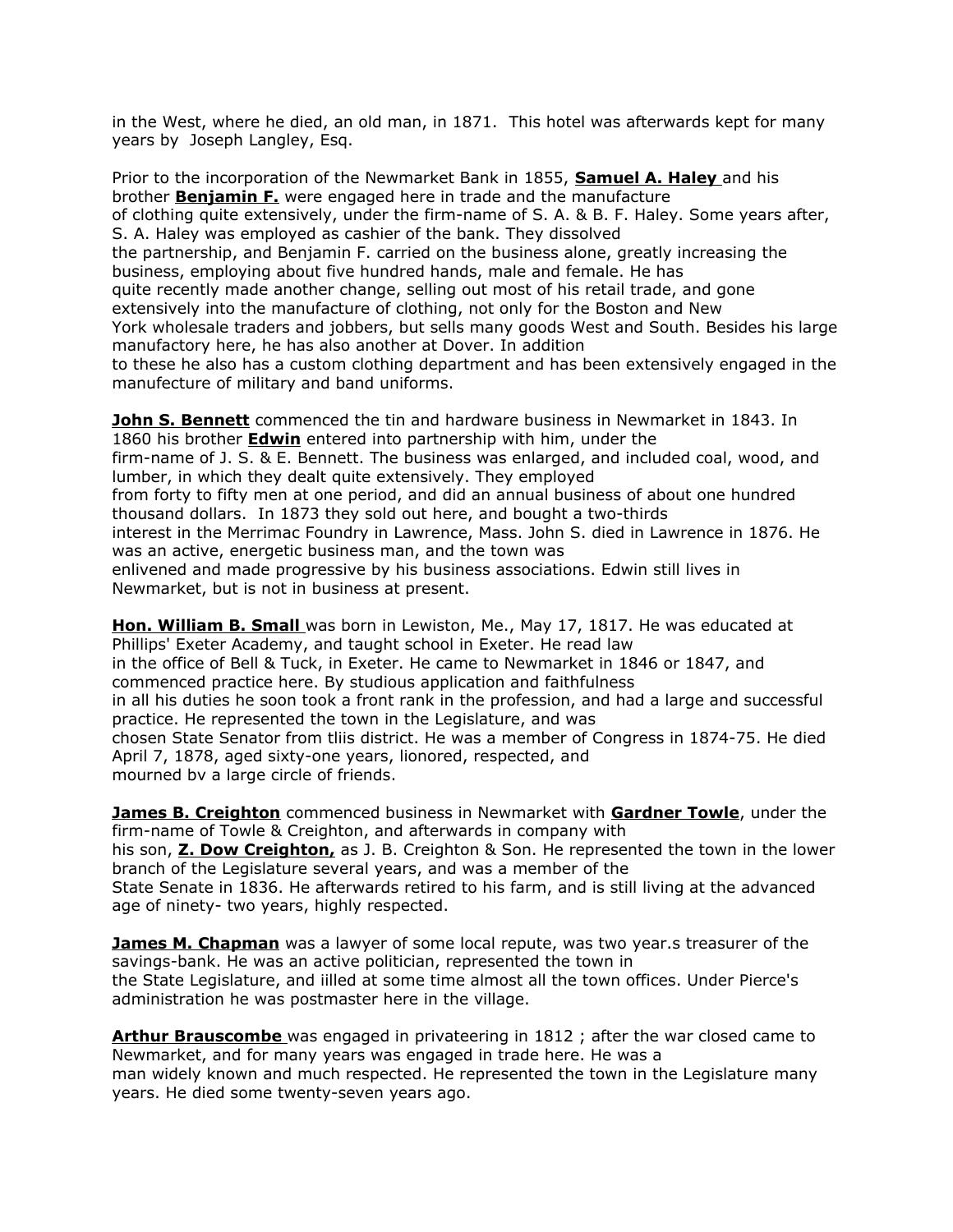**Rev. John Broadhead** resided in that part of the town which now forms South Newmarket. He was a man of much ability, and contributed in a marked

degree to make the Methodists the leading religious society in this section. He was at one time a member of Congress from this district.

The first newspaper printed here was in 1841, by **J. L. Beckett**, called the Granite State Democrat. It was moved from Exeter here, and continued but a short time. In 1842, Brackett Palmer, Esq., started a paper here called the Ari/us, which also soon died out. In 1873, J. D. P. Wingate started the Newmarket Advertiser here. It has changed hands two or three times, and is now owned, printed, and published by **Frank H. Pinkham,** an enterprising young man of this village, who, in connection with a good "job office," has made it a success.

#### **Representatives**

The representatives from this town in the State Legislature from 1784, which is the earliest date of which we have any official record, have been as follows :

1784-85. James Hill. 1786. Voted not to send. 1787. Samuel Brooks. 1788-91. Nathaniel Rogers. 1792. James Hill. 1793. None chosen. 1794-96. Josiah Adams. 1797-98. James Smith. 1799-1802. James Hill.

1803-. Jeremiah Mead. 18I6. James Hill. 1816-8. Jeremiah Mead. 1809-10. David Chapman, Jr 1811. Dudley Watson. 1812-13. David Chapman, Jr. 1814. Dndley Watson. 1816. John M. Smith. 1816-20. Jeremiah Meade.

1821. George [Hilton](http://www.ebooksread.com/authors-eng/d-hamilton-duane-hamilton-hurd/history-of-rockingham-and-strafford-counties-new-hampshire--with-biographical--dru/page-99-history-of-rockingham-and-strafford-counties-new-hampshire--with-biographical--dru.shtml). 1822-25. Arthur Branscomb. 1826-27. Abner P. Stinson. 1828. Arthur Branscomb. 1829. James B. Creighton.

1830. Arthur Branscomb. 1831-33. David Murray. 1834. James B. Creighton. 1835. George W. Kittredge. 1836. James B. Creighton. 1837. Nathaniel E. Burleigh, Oliver Lamprey. 1838. Oliver Lamprey, George 0. Hilton.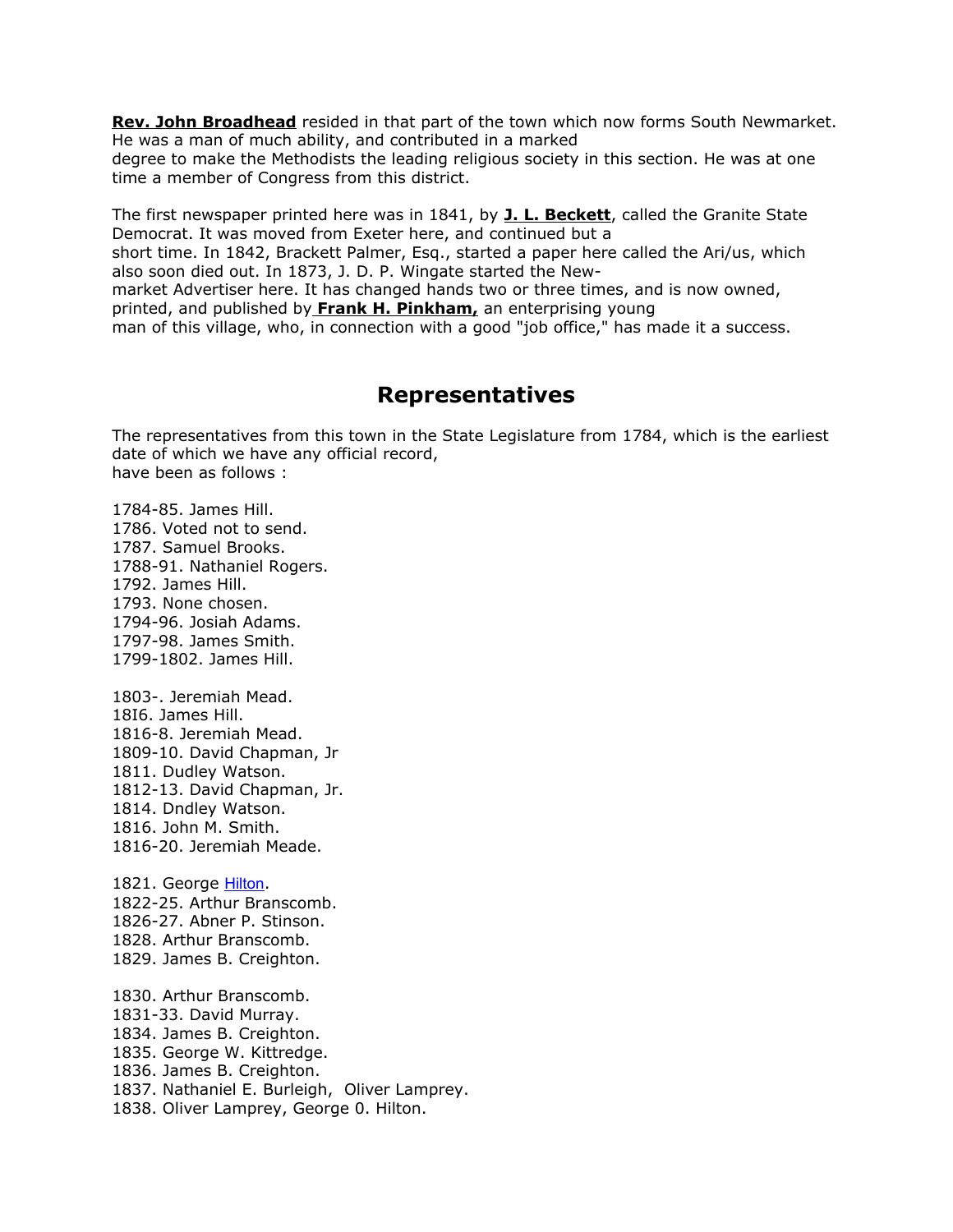1839-40. George O. Hilton, William W. Stickney. 1841. William W. Stickney 1842. John M. Towle, Nathaniel E. Burleigh. 1843. John M. Towle. 1844-45. Joseph R. Doe, Benjamin Brooks. 1846-47. Joseph D. Finder, George W. Dearborn (1). 1848. George W. Kittredge, Nathaniel Stevens. 1849. Nathaniel Stevens, George 0. Hilton. 1850. George W. Kittredge, Jonathan Garland. 1851. Jonathan Garland, Benjamin Mathes. 1852. Benjamin Mathes, James M. Chapman. 1853. James M. Chapman, John S. Bennett. 1854. Samuel P. Dow, John S. Bennett. 1855. Samuel P. Dow, Jeremiah Winkley. 1856. Jeremiah Winkley, Nathaniel Oilman. 1857. William Folsom, Nathaniel Gilman. 1858. Isaac Furber, William Folsom. 1859. Henry H. Smith, Benjamin F. Haley. 1860. Benjamin F. Haley, Augustus B. Clay. 1861. Henry H. Smith, Joseph Taylor. 1862. Joseph Taylor, Z. Dow Creighton. 1863. John J. Robinson, James S. Pinder. 1864. Z. Dow Creighton, William M. Stackpole. 1865. William B. Small, William W. Stackpole. 1866-67. Henry H. Smith, George A. Bennett. 1868-69. William A. Shackford, Nathan H. Leavitt.

1870-71. Charles F. Davis, Charles E. Tasker. 1872-73. Harrison G. Burleigh, Charles H. Smith. 1874-75. Aaron L. Mellows, Charles P. Stackpole. 1876-77. Lafayette Hall, Reuben M. Burleigh. 1878. Benjamin Mathes, Jr. John F. Ham, Jr, 1878 (For years 1879-80). John F. Ham, Charles E. Tasker.

The town having sufficient number of ratable polls, now send two representatives. (1) Dearborn died in 1847, and George W. Kittredge was chosen to fill the vacancy.

### **Physicians**

The physicians who have lived and practiced in this town are as follows: Nathaniel Kidder, George W. Gale, Perly Blodgett, George W. Kittredge,

John R. Sanborn, William Folsom, Bugbee, Henry Hayes, Nathaniel B. Chace, Reuben M. Gray, Holmes, Benjamin N. Towle, Isaac N. Perley,

James Biissett, H. B. Haskell, Clinton A. Ricker, Lafayette Chesley, Horr, Chace Moulton, Samuel H. Greene, Joseph L. Elkins, Charles A. Morse.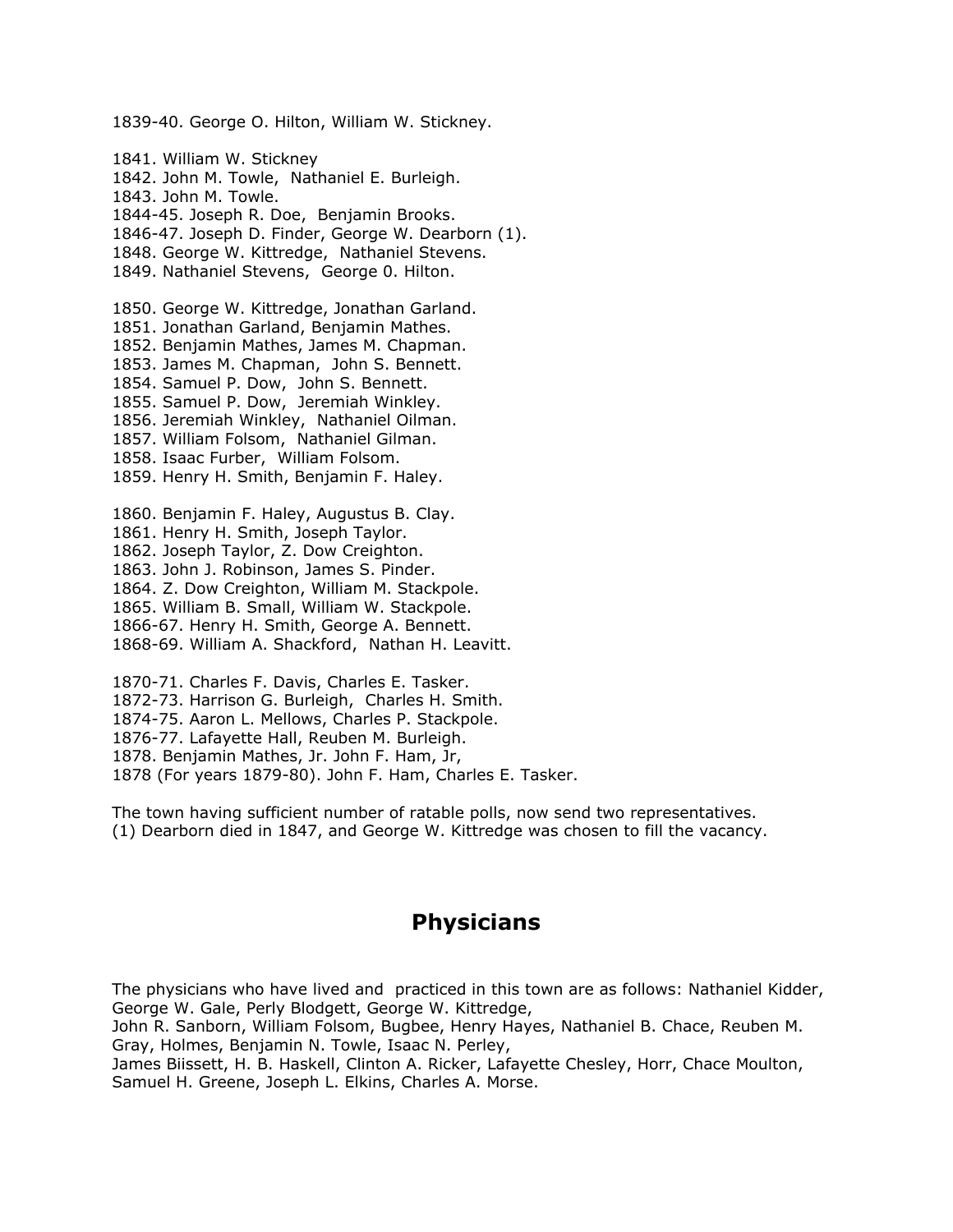Of these, Bugbee, Perley, Bassett, Holmes, Haskell, Ricker, Chesley, and Horr, each remained but a short time. Kittredge, Kidder, Sanborn, and

Folsom were all long residents and practitioners, and all died here. Drs. Green and Elkins have long been, and are now in successful, practice here.

Dr. Morse is a young man who has quite recently commenced practice, and is beginning very well indeed.

#### **Attorneys**

Before the settlement of any attorney in this town, Wentworth Cheswell, one of the early settlers, and an educated business man of good judg-

ment, ability, and discretion, and a justice of the peace, drew deeds, leases, agreements, contracts, wills, and other instruments for his neighbors, and also

acted as a justice in the trial of causes. The first practicing attorney that settled here was Huntson ; after him William Tinney. Since then there

have been attorneys here as follows:

Amos A. Parker, Gilbert A. Grant, Hezekiah B. Stevens, Eldridge, James M. Chapman, William B. Small, Augustus B. Clay, Amos W. Towle, Aaron L. Mellows, Charles H. Knight, Charles H. Smith, I. T. George, and Elisha A. Keep.

Of these, Grant, Stevens, Eldridge, and Towle remained only temporarily. Parker at first went West, and after wards married for a second wife one of the celebrated " Smith sisters," of Glastonbury, Conn., who have given the local authorities

considerable trouble by refusing to pay their taxes unless they can be allowed to vote. Mr. Clay died here, after having been in practice some

three or four years. Hon. Mr. Small died here,

after having been in practice over thirty years. His death was caused by a fall, and striking his head upon the rail of a railroad, producing concussion of the brain, which ultimately caused Suffusion, ending in death.

Mr. Mellows, Mr. Smith, Mr. George. Mr. Knight, and Mr. Keep are still in active practice in tlie village.

### **Soldiers in the War of the Rebellion**

Newmarket furnished more than the quota required in the late war between the States. The record of their names is somewhat incomplete. As correctly as can now be ascertained the names of those who went in the army to fill the quota of Newmarket are as follows :

Charles C. Sanders. Charles Basso. Charles Daly. Joseph Magilio.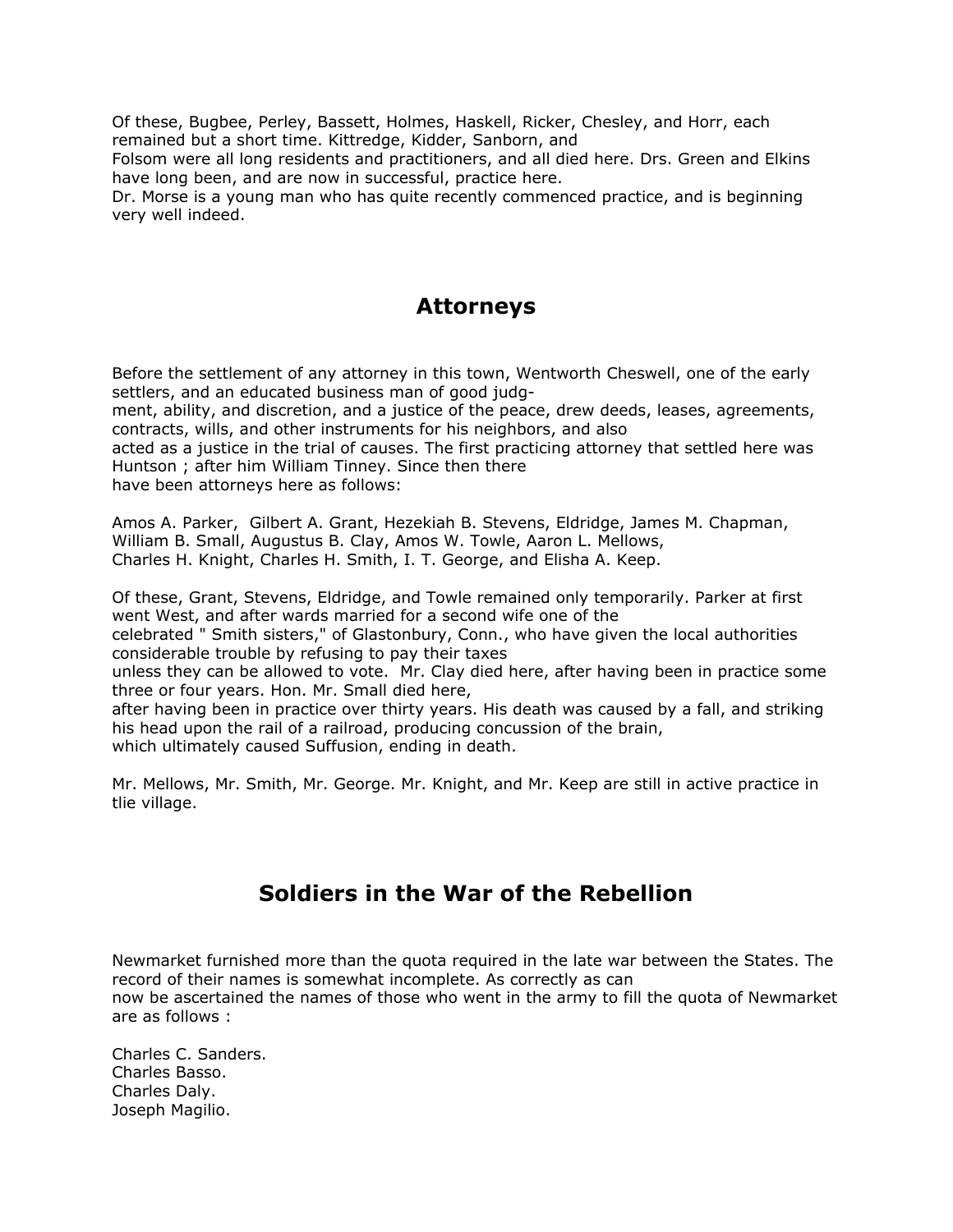Frederick Morgan. John Tiavers. James Wheelan. James H. Littlefield. James 0. Watson. William Noyes. Moses B. Colley. James Riley. Calvin H. Weymouth. John C. Caswell. George K. Rollins. George Brown. Andrew Callireer. James Kelpie. Samutl Moore. Lewis Sch warts. George F. Lord. Robert E. Foster. John Mendum. William McKenly. George X. Gay. John Kingsley. William Smith. Timothy Caswell. Andrew J. Knowlton. Benjamin F. Sanborn. George W. Ellison. Henry W. Bryant. Francis Coggswell. William Gartside. William P. Huckins. Ezia Bean. William Gile. Alexander Segdler. Henry Schnlter. George K. Keniston. Fred Ritcher. John Gregory. James M. Durell. Heniy H. Murray. Charles F. Chapman. Nathaniel S. French. Samuel B. Brackett. George K. Caswell. David W. Chapman. Augustus H. Davis. Charles A. French. John B. Greene. David Hogan. Franklin Valley. Stephen W. Bailey. James F, Keniston, Samuel Drake. George K, Smart.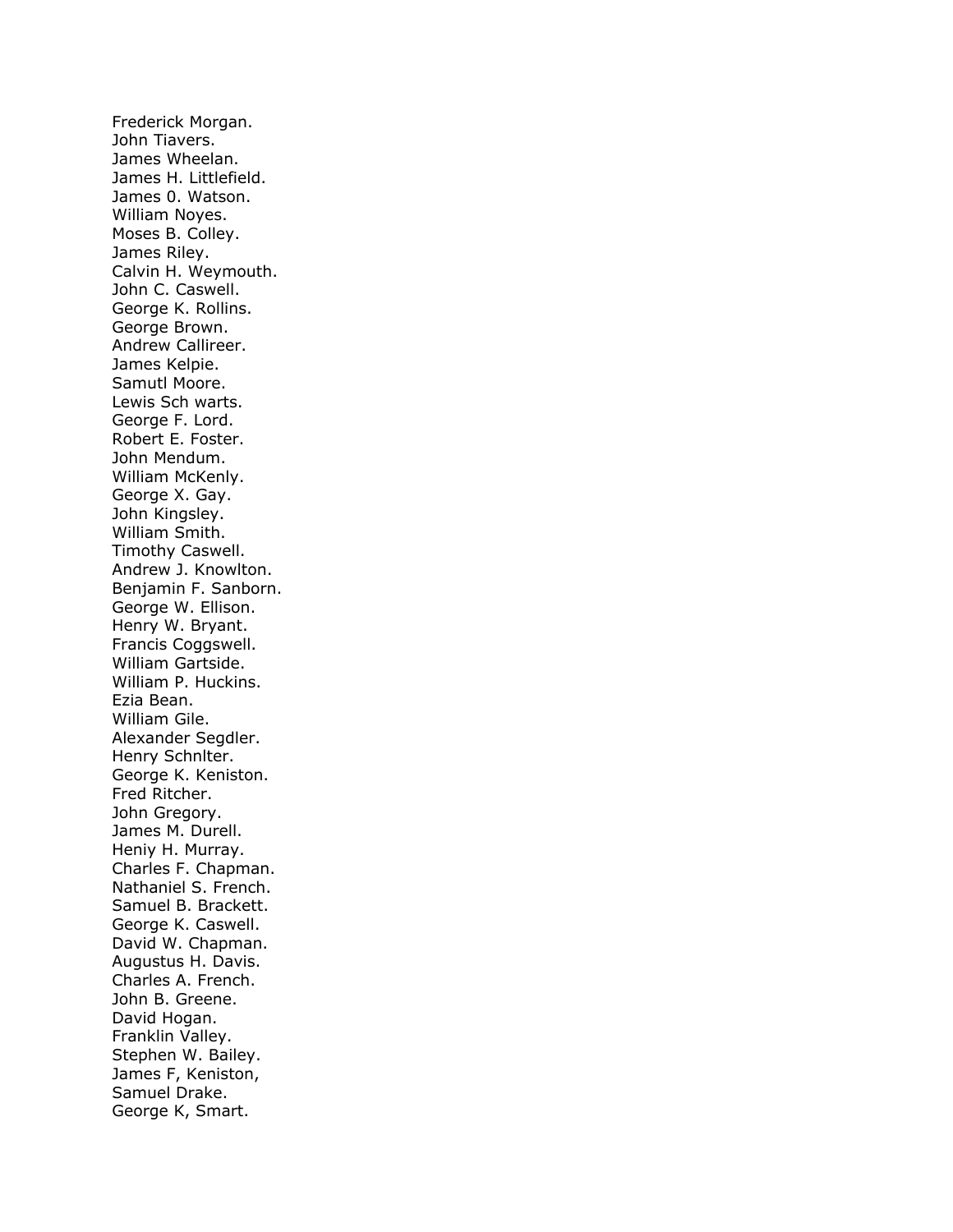John Cleaves. John T, Young. Charles H. Willey. Otto Arndt. ■William Fitzgerald. Morris Shelian, Frederick Koch. Eben Joy. Henry Rahn. Richard E. Wyman. William Gill. Henry B. Haley. John Ray. George L. Floyd. William H. Huckins. George W. Taylor. James Hall. Warren P. Jones. John F. Gibl.s. Royal T. Suell. Charles W. Greene. Charles B. Jenne.?s. 0. T. Smith. John 0. Davis, George Black. Nathaniel Willey. David Brackett. John Palmer. James■ M. Caswell. John Goodrich. William Chapman. Alanson C. Haines. William H. Dackum. Woodbridge W. Durell Warren S. French. David Bassett. Warren Glover. Albert Foell. John H. Harvey, Michael McCarty. James Hughs. M. Norgan. George A. Jenkins. David Allen. Edward F. Keniston. Alexander Sydler. Charles Keniston. William Littlefield. Joseph Watson. Flavins Souseman. Cornelius O'Brien. Freeman Clement. Charles F. Dockum.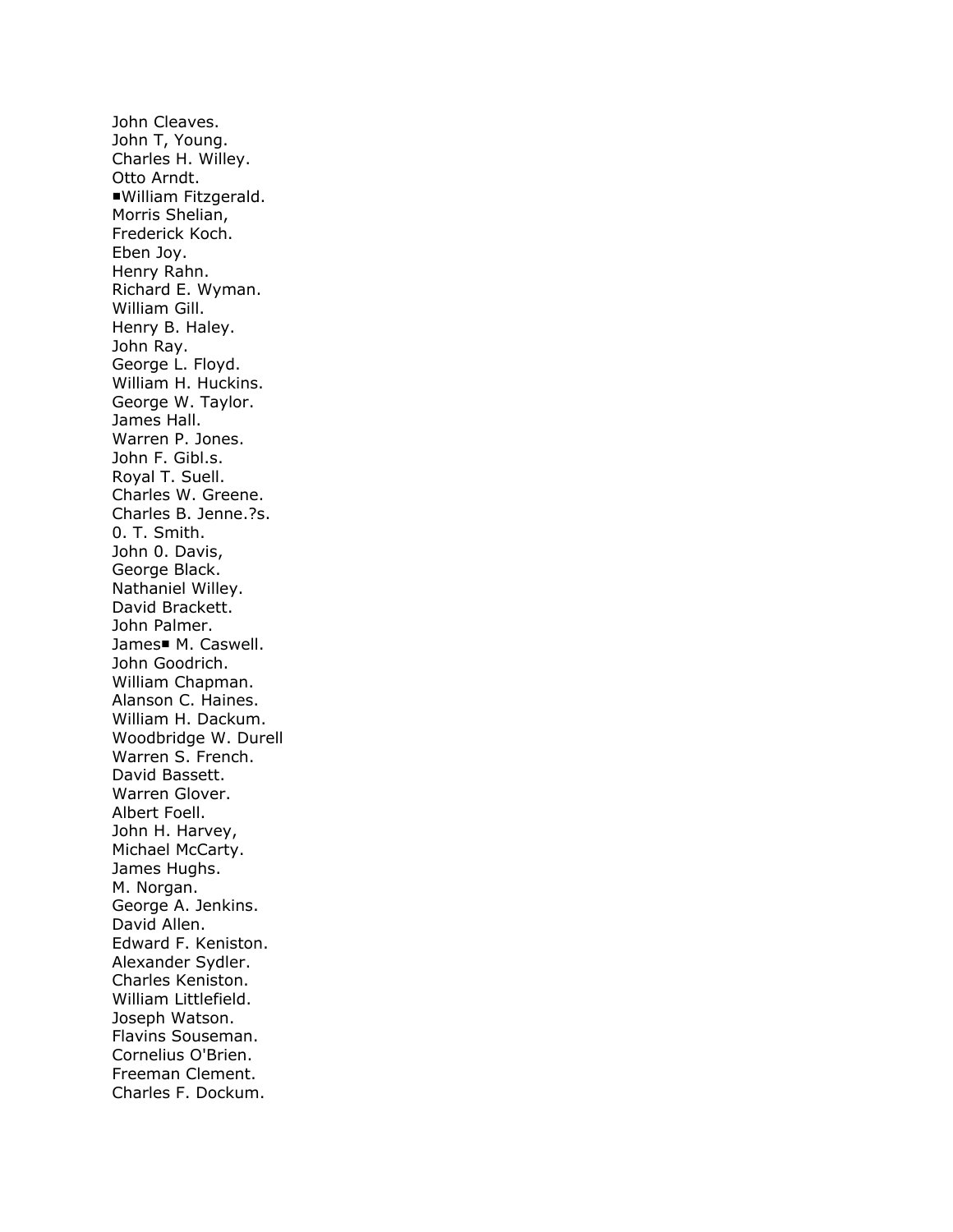Joseph Gould. William B Taylor. Arren D. Shaw. Woodbridge W. Tuttle. Patrick Hannegan. Henry B. Hill. Charles W. Perkins. Edwin H. Goodwin. Joseph Watson. Charles A. Jones. Orrin Holden. William Alexander. Edward Osborne. Mehille P. Judkina. Daniel Moore. James D. Nealley. George T. Parker. Alexander L. Abbott. Bernard Casey. John J. Hanson. Nathaniel Robinson. George W. Frost. Thomas Lees. Charles W. Eaton. Joseph Chapman. William B. Morrill. John Pinkham. Jacob 0. Wentworth, George W. Tibbitts. Henry 0, Howard, Albert G. Furber. William S, Keniston,

Those who procured substitutes on their own account, so as to be relieved from the draft, were as follows :

Clinton A. Haley, Freeman Sanborn, Thonuis B. Robinson, Constantine B. Mathes, Edmund B. Pendergast, Napoleon B. Treadwell, Harrison G. Burley, and John P. Perkins.

#### **Miscellaneous**

In the spring of 1870, Hiram Jones, who had lived in this town but a short time, murdered his wife by cutting her throat with a razor.

Jealousy was the cause. The next October, Jones was tried at Portsmouth, convicted of murder in the first degree, and sentenced to be hanged. On account of liis age, near seventy, and of doubts as to his sanity at the time, his sentence was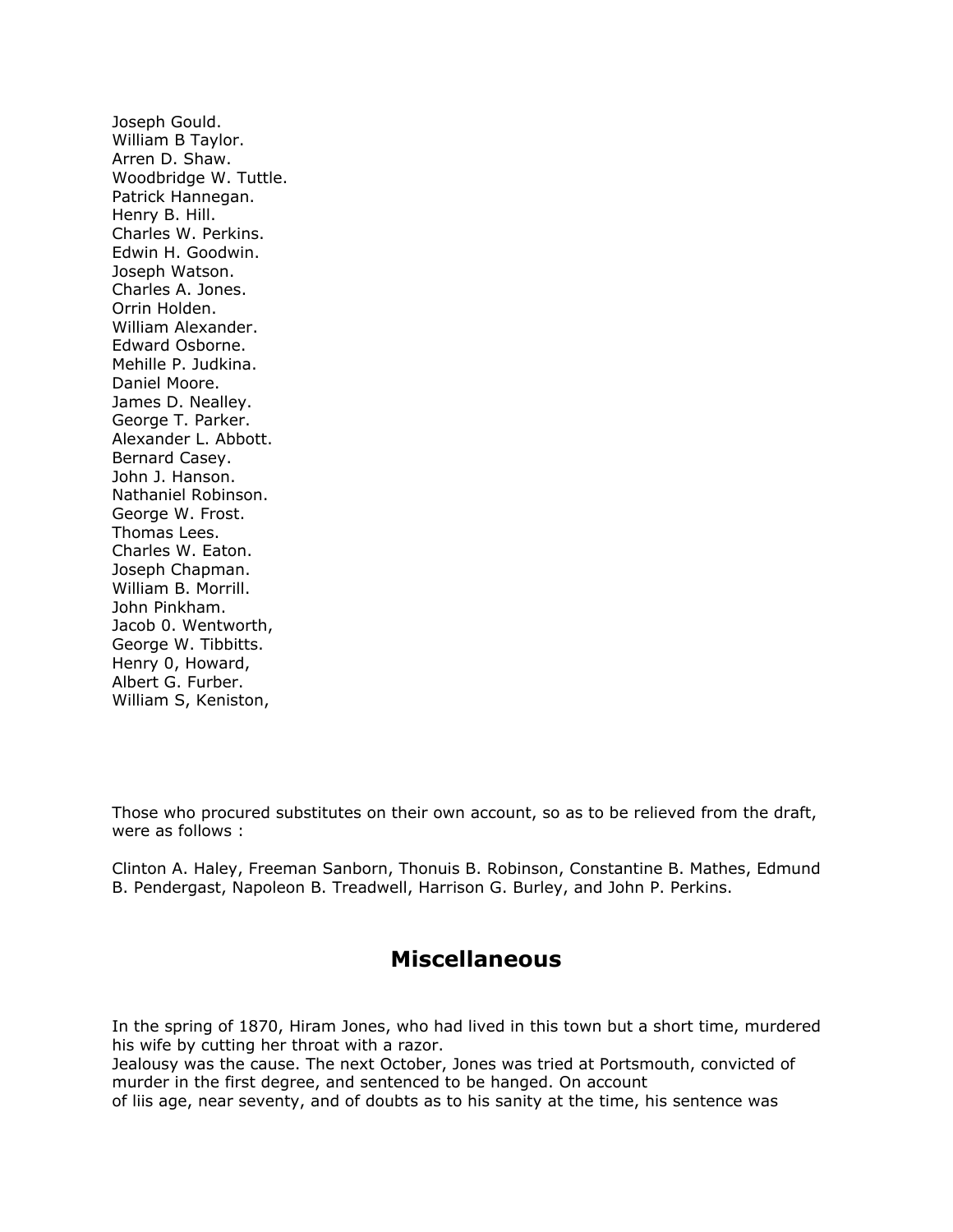commuted to State prison for life. He was much displeased at this, but lived only about three years, and died in prison.

July 30, 1873, an excursion party of nineteen went from the village down Lamprey River out into Great Bay for a pleasure trip.

While all on board were enjoying themselves at a distance from the shore, in a depth of forty feet of water, without any warning of

danger the packet on board which they were, from some cause never satisfactorily explained, was found to be sinking.

She filled and went to the bottom, and the whole nineteen were precipitated into the water. Of these, three young ladies, named Abbie

Garland, Millie Moulton, and Jennie Burnhani, were drowned. The others supported themselves, some on oars, some on the hatches, others by swimming and supporting those who could not swim, till those who had seen them from the shore put off in a sail-boat and rescued them.

In April, 1868, one John Hussey, belonging in Rochester, N. H., at work for J. S. & E. Bennett as a peddler, committed suicide by hanging in Bennett's stable. A coroner's jury investigated the case, but could find no assignable reason for the act except low spirits, and discouragement caused by want of success in business.

Dec. 26, 1879, Patrick Behen, a resident of this town, was found dead in the back room of a house occupied by Michael Carrigg and his wife. There

were apparently suspicious circumstances attending his death. A coroner's inquest was held, but after the most thorough and searching investigation no

evidence of foul play could be found. He lay upon his face and side, with his legs and arms drawn up, and appeared to have died from suffocation. No

bruises, wounds, or marks of violence could be found upon the body.

On the 6th day of February, 1866, a disastrous fire visited this village. The fire was first discovered in a barn belonging to Lucy Maria Watson, near the

Boston and Maine [Railroad](http://www.ebooksread.com/authors-eng/d-hamilton-duane-hamilton-hurd/history-of-rockingham-and-strafford-counties-new-hampshire--with-biographical--dru/page-100-history-of-rockingham-and-strafford-counties-new-hampshire--with-biographical--dru.shtml) depot. This barn was surrounded by dwelling-houses and other buildings, in close proximity to which the fire soon spread, and

there being at the time a high wind, it raged with great fury. Six dwelling-houses, two barns, a large paint-shop and wood-house, with other out-buildings,

were burned here. The fire and cinders were blown to near the centre of the village, where four stores, containing several tailor-shops and tenements, were

destroyed. After it was found that the fire threatened the village, a telegram was sent to Dover for assistance, and in twenty minutes a fire company with

a steamer was here from that city, a distance of nine miles. This town had only two handengines, and without this assistance from Dover a large part of

the village would have been destroyed by the devouring [element.](http://www.ebooksread.com/authors-eng/d-hamilton-duane-hamilton-hurd/history-of-rockingham-and-strafford-counties-new-hampshire--with-biographical--dru/page-100-history-of-rockingham-and-strafford-counties-new-hampshire--with-biographical--dru.shtml)

Aside from this conflagration and the burning of No. 2 Mill in 1857, the town has been comparatively exempt from fires.

A Masonic [Lodge](http://www.ebooksread.com/authors-eng/d-hamilton-duane-hamilton-hurd/history-of-rockingham-and-strafford-counties-new-hampshire--with-biographical--dru/page-100-history-of-rockingham-and-strafford-counties-new-hampshire--with-biographical--dru.shtml), Rising Star, No. 4 was organized in this town in 1824 or 1825. Under the " Morgan" excitement it did not flourish, and its charter

was surrendered to the Grand Lodge. In 1858 the charter was restored, and the lodge again commenced work. Since then it has been continuously in a flour-

ishing condition, and has now a membership of about 150. They have one of the finest lodge-rooms in the State. Since the restoration of its charter its Masters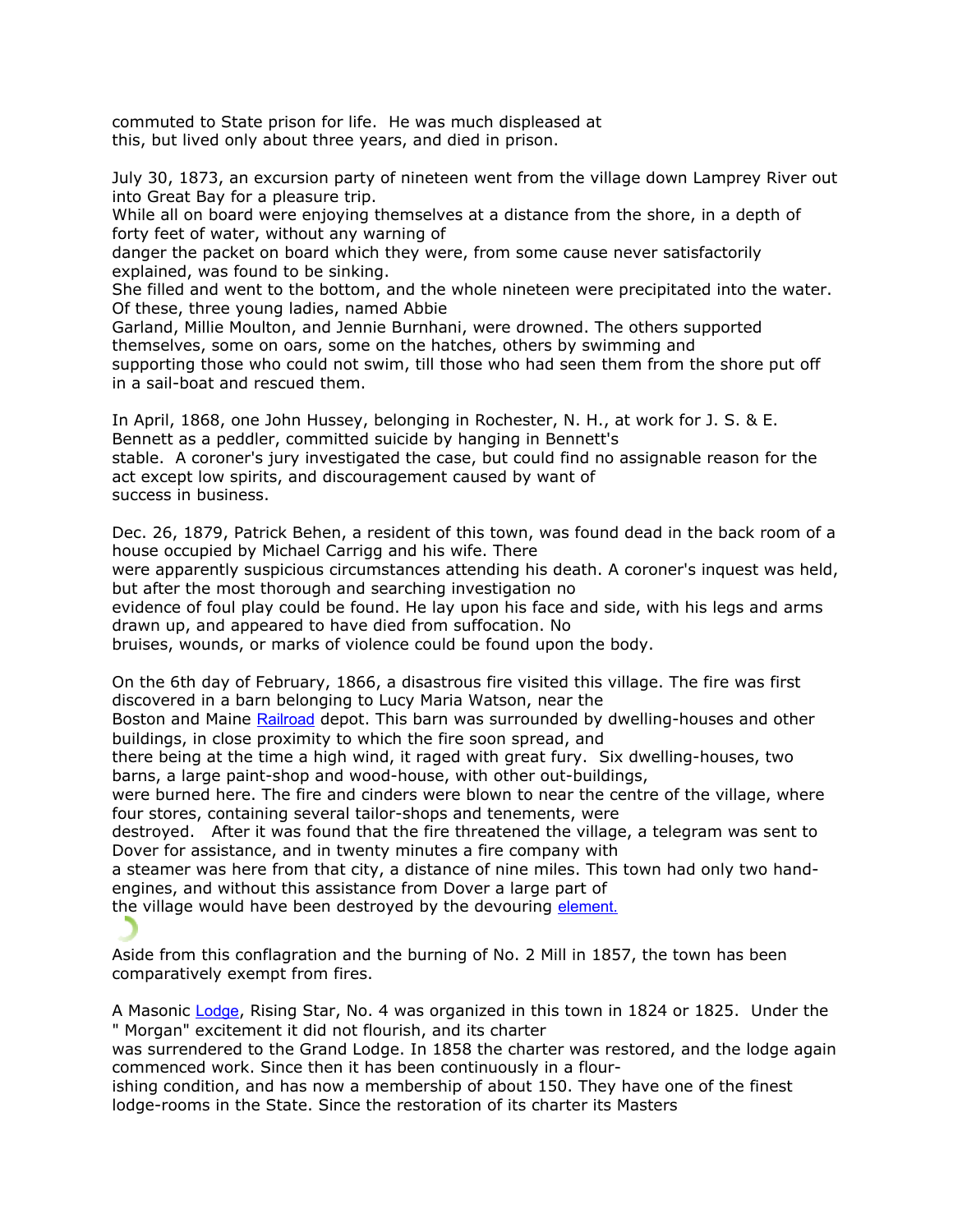have been David Murray, Samuel A. Haley, George W. Kittredge, Benjamin Brooks, Orrin Murray, Aaron L. Mellows, Charles E. Tasker, A. Dana Wiggin, Bradford S. Kingman, [Woodbridge](http://www.ebooksread.com/authors-eng/d-hamilton-duane-hamilton-hurd/history-of-rockingham-and-strafford-counties-new-hampshire--with-biographical--dru/page-100-history-of-rockingham-and-strafford-counties-new-hampshire--with-biographical--dru.shtml) W. Durell, who is the present Master.

There is also a large and flourishing lodge of Odd Fellows in this town. It has been in existence some forty years, and has a large membership and quite a large fund.

For several years there has been here, and is now, a temperance organization of Good Templars. This association has been and still is doing a noble work. Its beneficent results are manifest on every hand, and the good work is still in progress.

Previous to the building of the Boston and Maine Railroad in 1840 and later, the Portsmouth and Concord Railroad, most of the goods sold here and the raw materials for the manufacturies, as well as the manufactured goods, were transported by water conveyance. Packets and schooners from Boston, and gondolas between here and Portsmouth, made a lively business on the Piscataqua River across Great Bay and up the Lamprey River. Since the building of these railroads the freighting has nearly all been done by them, yet schooners from Philadelphia and gondolas from Portsmouth continue to bring coal and other heavy goods by water. Last year Congress appropriated ten thousand dollars to improve the navigation of Lamprey River, which was expended under the supervision of Gen. Thorn, and ships of three hundred tons or larger can now come up the Lamprey River without trouble or danger. Another appropriation of ten thousand dollars has recently been made to further improve this river. With the judicious expenditure of this sum the river can be made navigable for any vessel usually engaged in the coastwise trade.

We have very few wealthy men, none retired from business. The permanent population is composed of active, energetic, business, and hard-working men, striving to acquire a competency. This fact contributes to make the town active and business lively.

And no town in the State of its size has more active, live men, and none has about it a more active, progressive, lively, business appearance. It is now growing rapidly. Some forty family tenements were built the last year, and for its size the town has few rivals in progress and prosperity.

### **BIOGRAPHICAL SKETCH.**

### **JONATHAN BURLEY**

Jonathan Burley, of Newmarket, N. H., is a lineal descendant of Giles Burley, who was an inhabitant of Ipswich, Mass., as early as 1648, and a commoner

in 1664. The History of Ipswich says, of the little we learn of Gyles or Giles Burley, that he was a planter, living eight years on Brooke Street, and own-

ing lot No. 105, situated upon Great Hill, Hogg Island. He died, leaving his wife, Elizabeth, and children, Andrew, James, Giles, and perhaps John.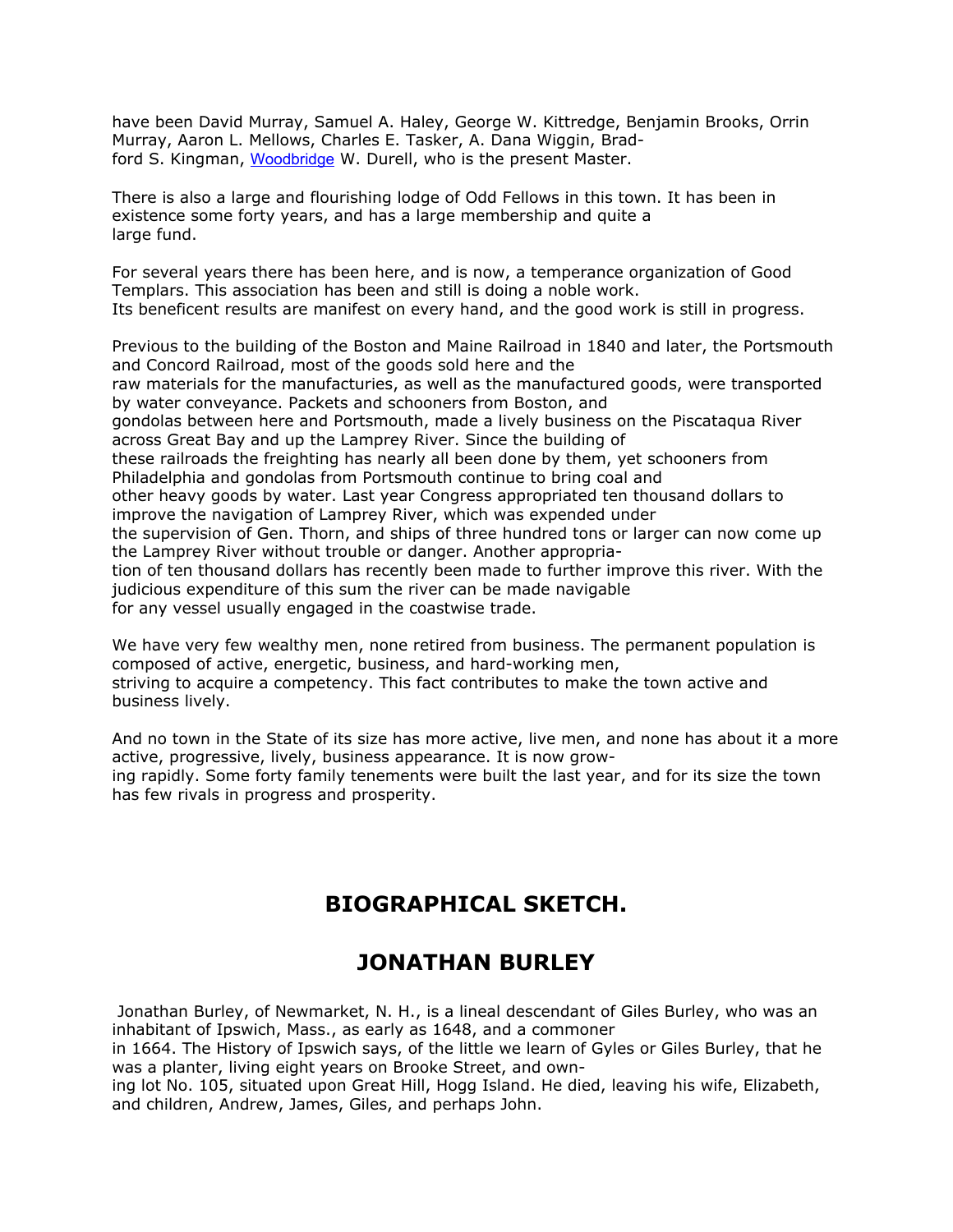James Burley' (Giles'), born Feb. 10, 1659, died at Exeter, N. H., about 1721. He was twice married, — first, May 25, 1685, to Rebecca, daughter of Thomas and Susannah (Worcester) Stacy; she died Oct. 21, 1686, and he married for his second wife, Elizabeth , and had the following children, viz. : William, Joseph, Thomas, James, Josiah, and Giles.

Josiah' was born in 1701, and died at Newmarket. He married Hannah, daughter of Hon. Andrew and (Cha.se) Wiggin. In 1718 he received thirty acres, assigned by a committee at Exeter. He signed a petition for a bridge at Newmarket in 1740. The date of his will is 1756, Hon. Andrew Wiggin was the judge of probate. Children of Josiah' and Hannah (Wiggin) Burley:

Josiah', Thomas, and Samuel. Josiah\* (Josiah\*, James-, Giles^) married a Judith or Mary Tuttle, and had children: Sarah, .Tosiah, Judith, Hannah, Betsey (in place of Betsey Burley, genealogy gives Deborah), and Mary.

Mr. Burley was a farmer in Newmarket, on the same farm where Jonathan Burley now (1882) resides.

He settled in Newmarket in 1767. He died at the advanced age of eighty years, and his wife at seventy- two.

Josiah, (Josiah\*, Josiah', James, Giles'), son of Josiah\* and Judith or Mary (Tuttle) Burley, was born in Newmarket May 20, 1760, and died at his

residence in his native town May 10, 1842. He married Susan Edgerley, who was born June 30, 1767, and died Nov. 9, 1851.

Of this union the following children were born:

Josiah, Susan, Mark, Clarissa, Deborah, Betsey, Jonathan\*, Jeremiah, and Lavina, all of whom were born in Newmarket, N. H., and all

are now (1882) dead except Deborah and Jonathan.

Mr. Burley was.a farmer by occupation and a soldier in the Revolutionary war for a short time. In politics a Democrat, as his descendants have been. He held some of the minor offices of the town.

Jonathan" (Josiah^, Josiah\*, Josiah', James^, Giles') was born on the farm in Newmarket, Oct. 9, 1804.

He has always been a farmer. He cared for his parents until their death, then came in possession of the " Old Burley Homestead," which has been in the

family for many generations. He has been successful as a farmer, and as a man enjoys the confidence of his townsmen.

Politically, he is a Democrat of the old school, and thoroughly believes in those great and grand principles proclaimed by Jefferson and Jackson.

He married Sarah C, daughter of John and Betsey (Sawyer) Neal, of London, N. H., Dec. 28, 1831. She was born Sept. 23, 1808.

Mrs. Burley's father was born at South Newmarket, Feb. 14, 1777, married Betsey Sawyer, of Lee, and had eight children, of whom

Sarah C. is the fourth. Mr. Neal was a farmer by occupation, and a Democrat in politics. He died at the advanced age of eighty-three.

Mr. and Mrs. Burley have the following children:

(1) A. Augusta (Mrs. Charles E. Smith, of South Newmarket);